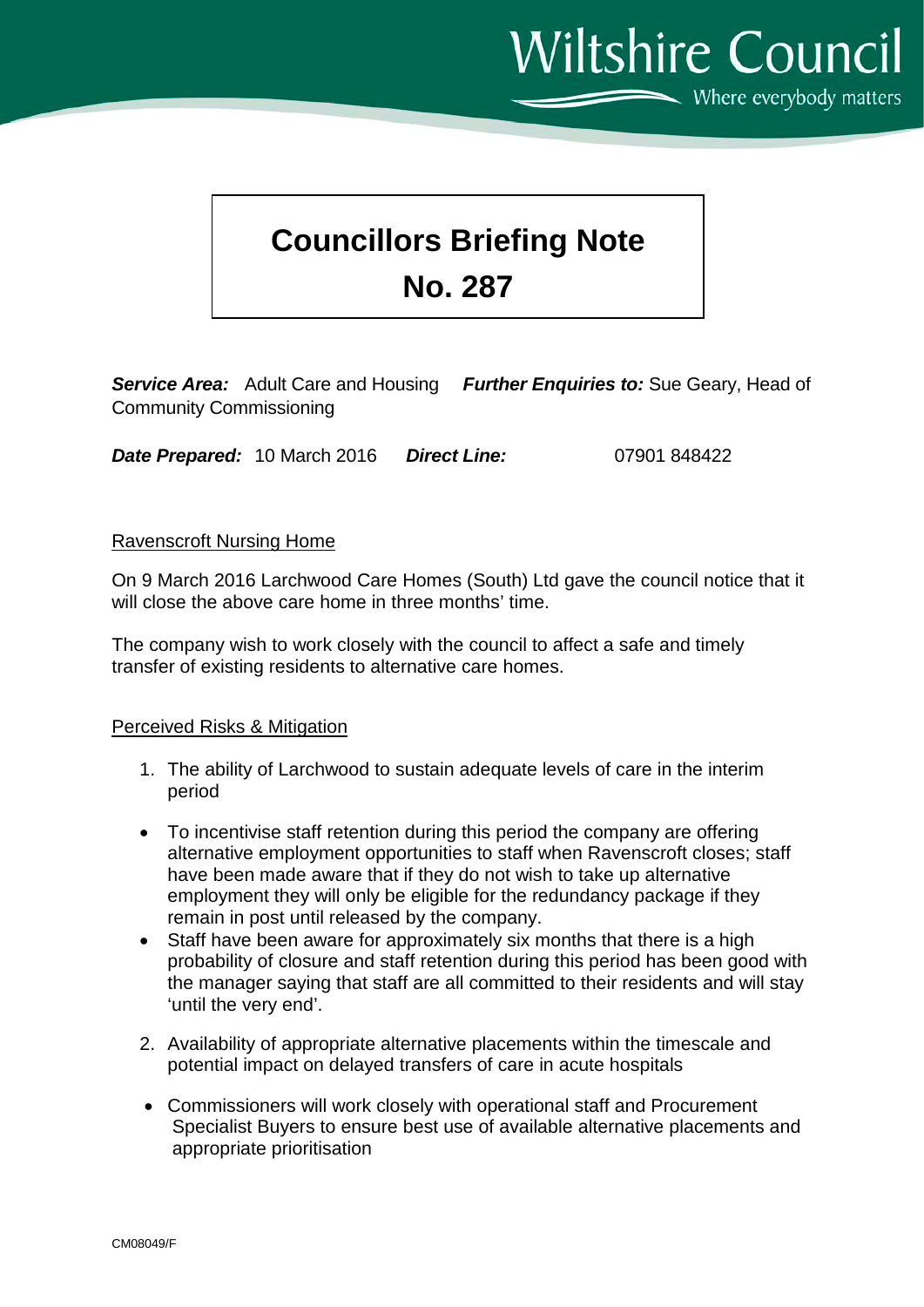# Ownership of Home

Historically Ravenscroft was owned by Southern Cross. It is now owned by Capita Bank and managed on their behalf by Larchwood Care Homes (South) Ltd. Larchwood operate 70 care homes (3,200 beds) across the UK and buy in director support via Healthcare and Management Solutions.

#### **Background**

Ravenscroft Nursing Home is a 46 bedded nursing home situated in Trowbridge. Current occupancy is 17 and this comprises 15 nursing placements and two residential placements. Of these placements seven are funded by Wiltshire Council and one by Wiltshire CCG under NHS Continuing Healthcare. The remainder are self-funded placements – there are no placements funded by other local authorities.

Following an inspection in September 2015, the home was rated as Inadequate and placed in special measures by the Care Quality Commission. Special Measures mean that if a home does not make sufficient improvements within six months the CQC will take action in line with enforcement procedures to begin the process of preventing the provider from operating the service.

When a care home is placed in special measures the council ceases to make new placements with the home.

Following further inspections in November 2015 and January 2016 the warning notice has been lifted. However, this does not change the rating of the home and the home is still rated as inadequate. From the council's perspective the home has remained on 'red alert' and no further placements have been made.

The home has not been fully occupied for some time and the provider has decommissioned unoccupied beds pending a programme of refurbishment.

In January 2016 Larchwood reviewed the refurbishment required to ensure the home was fit for purpose. Structural repairs were estimated at £600,000 with an additional cost of providing alternative accommodation for the remaining residents during the 6 month refurbishment period. The property (including planning permission for 35 additional bedrooms) is currently valued at £650,000 and therefore Capita have made the decision that it is no longer economically viable to continue to operate Ravenscroft Nursing Home.

#### Commissioning and contract management actions to date

- 9 March 2016 meeting with Operations Director of Larchwood to discuss sustaining service during the notice period, communication strategy and how we can work together to achieve an efficient and effective transfer of residents.
- Larchwood have confirmed staff to be informed on the evening of 9 March 2016.